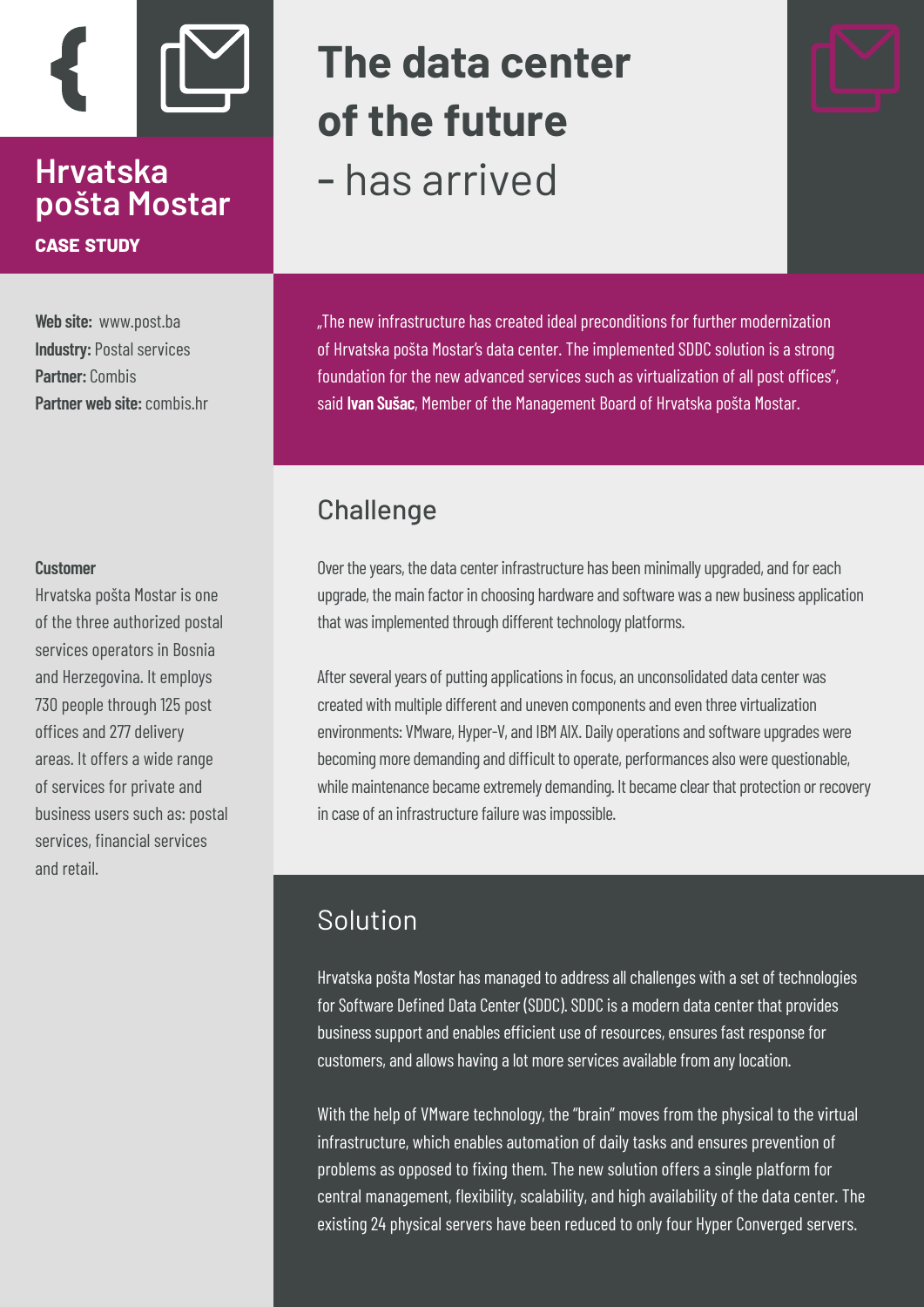*"Projects of this kind should motivate and encourage other customers to invest in the new technologies as well. To reduce such an outdated environment and fit it all to just a few servers, while witnessing progress in all segments – that is a real example of how much investment in modern technologies can positively contribute to the overall business and how it can increase the satisfaction of the entire IT team and the company", said Igor Dužević Director of Professional Services and System Integration Division at Combis.*

# **Hrvatska pošta Mostar case study**

# Benefits:

#### Management:

Central infrastructure management through a single interface "single pane of glass" has facilitated daily operations for the entire IT team. Third-party management solutions are no longer required, as everything is accessed through a single VMware console.

#### Maintenance:

Hardware solutions are now provided by only two vendors, Lenovo for servers and Cisco for switches. Each server has an identical configuration which significantly facilitates hardware maintenance and upgrades.

### Scalability and agility:

The new system has enough resources to grow and accept new applications for the next few years. The test environment is created in just a few minutes, and its transfer into real production is, for instance, much shorter than the standard public procurement procedure would be. Simplified processes combined with growth supporting infrastructure, result with the increase of a company's efficiency and competitiveness in the market.

Backup system: Consolidation of infrastructure along with implementation of the Veeam backup solution, enables a simple and centralized backup for all necessary operating systems and applications. Concepts like "Any App, Data across any Cloud" create additional options for high data availability. This concept supports modern, location-independent, data center even more.

# Did you know?

A modern data center can be set through multiple locations, located physically or in the cloud, and with Veeam as a backup solution, the customer himself decides where his data will be stored and even performs the migration by himself. Procedures, testing, and verification of backup becomes simple and can quickly meet the prescribed standards. Worrying about whether the backup will work at a critical moment is no longer the customer's issue. Given the daily business support through Explorer for Exchange or File Level Restore for Linux, the backup in this case did not experience a "deploy and forget" effect.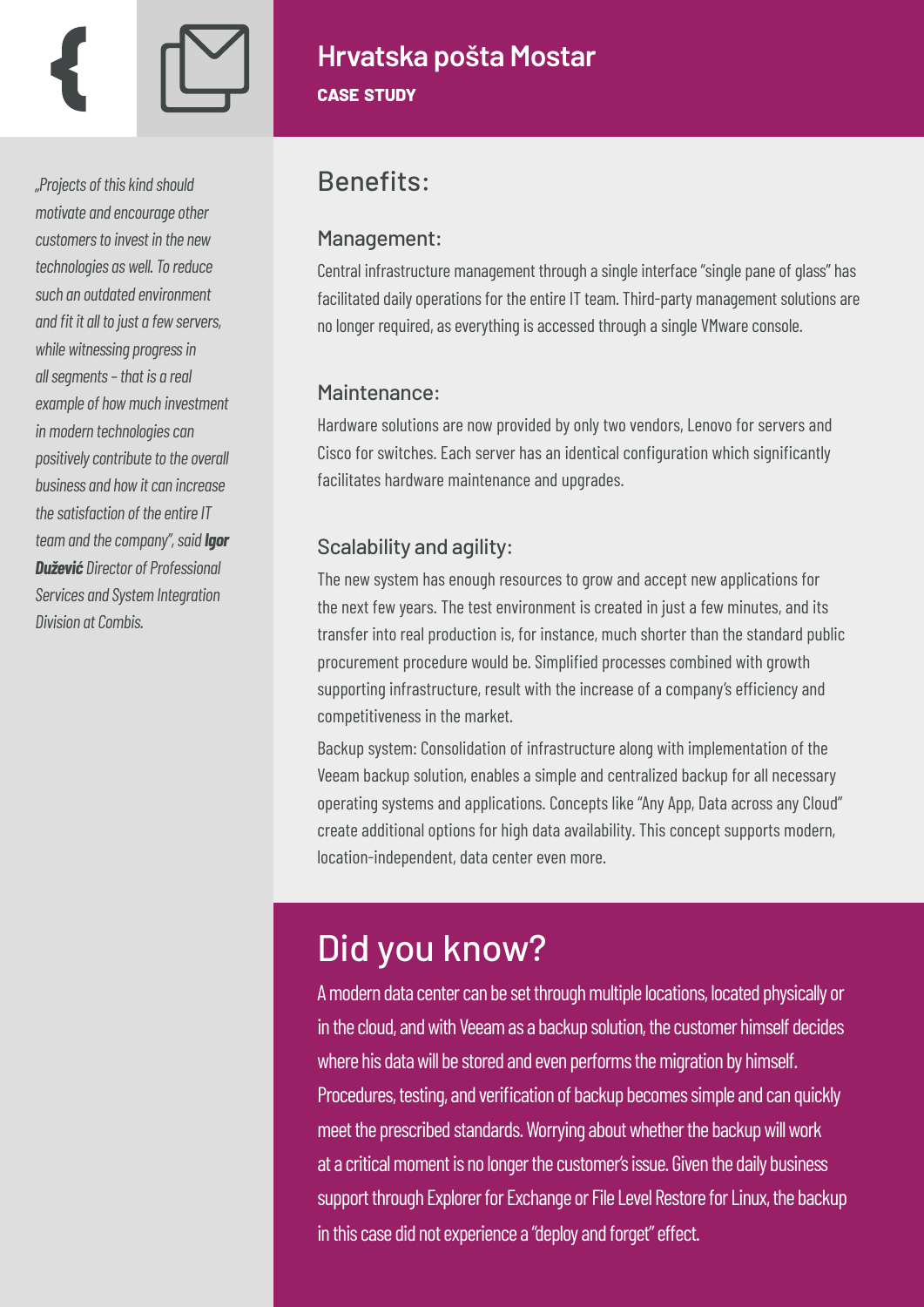

*"I am proud of every completed project because it is a proof of our competencies, hard work and dedication. We always put the customer and his satisfaction in the first place, and this project has really stood out with exactly that. Recieving repetedly praises for the implementation, with a description of improvements over the previous infrastructure for every couple of weeks is invaluable", said Sabina Frketić, Head of the Cloud Enterprise Virtualization Team at Combis.*

## **Hrvatska pošta Mostar case study**

Application performance and customer satisfaction:

> **24 PHYSICAL SERVERS CONSOLIDATED INTO ONLY 4**

**REMOTE ENVIRONMENT MONITORING**

**ONCE <sup>6</sup> HOURS, NOW ONLY <sup>12</sup> MINUTES FOR BIG DATA PROCESSING**

**CONSOLIDATED BACKUP INFRASTRUCTURE** **300-400% FASTER ARCHIVING**

**HIGHER EMPLOYEE SATISFACTION**

**FASTER WEBSITE RESPONSE**